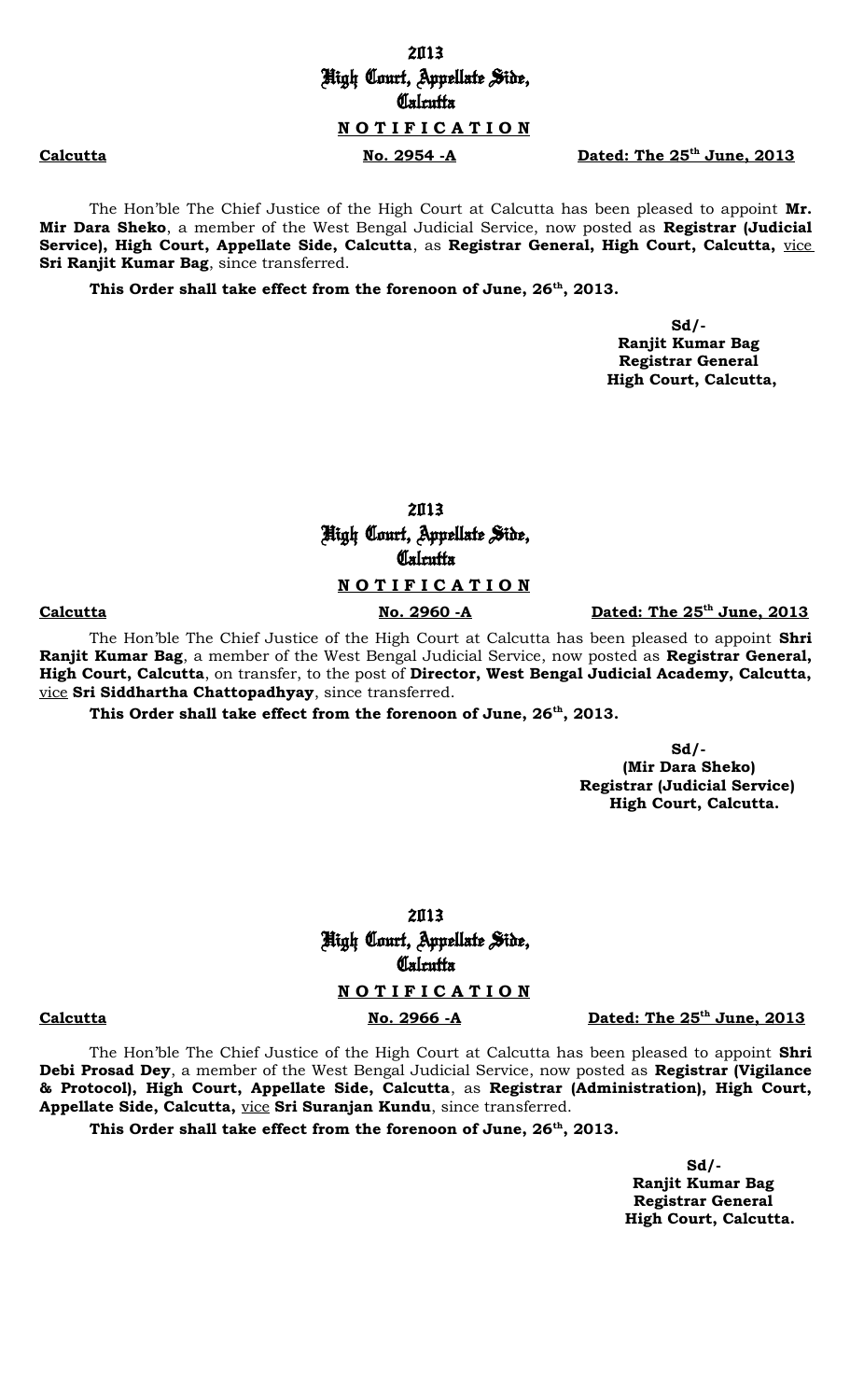# 2013 High Court, Appellate Side, **Calcutta**

## **N O T I F I C A T I O N**

Howrah - Calcutta No. 2972-A Dated: The  $25<sup>th</sup>$  June, 2013

The Hon'ble The Chief Justice of the High Court at Calcutta has been pleased to appoint **Shri Samaresh Prasad Chowdhury**, a member of the West Bengal Judicial Service, now posted as **District & Sessions Judge, Howrah**, to be the **Registrar (Judicial Service), High Court, Appellate Side, Calcutta,** vice **Mr. Mir Dara Sheko**, since transferred.

**This Order shall take effect from the forenoon of June, 26th, 2013.**

 **Sd/- Ranjit Kumar Bag Registrar General High Court, Calcutta.**

> 2013 High Court, Appellate Side, **Calcutta**

## **N O T I F I C A T I O N**

### **Hooghly - Calcutta** No. 2978-A

Dated: The 25<sup>th</sup> June, 2013

The Hon'ble The Chief Justice of the High Court at Calcutta has been pleased to appoint **Shri Shivakant Prasad**, a member of the West Bengal Judicial Service, now posted as **District & Sessions Judge, Hooghly**, to be the **Registrar (Inspection - I), High Court, Appellate Side, Calcutta,** vice **Md. Mumtaz Khan**, since transferred.

**This Order shall take effect from the forenoon of June, 26th, 2013.**

 **Sd/-**

 **Ranjit Kumar Bag Registrar General High Court, Calcutta.**

2013 High Court, Appellate Side, **Calcutta** 

### **N O T I F I C A T I O N**

**Calcutta No. 2984-A Dated: The 25th June, 2013**

The Hon'ble The Chief Justice of the High Court at Calcutta has been pleased to appoint **Shri Suranjan Kundu**, a member of the West Bengal Judicial Service, now posted as **Registrar (Administration), High Court, Appellate Side, Calcutta**, to be the **Registrar Original Side, High Court, Calcutta,** vice **Shri Subrata Mitra**, since transferred.

**Shri Kundu is entitled to draw the pay and allowances as admissible to him in his parent cadre.**

**This Order shall take effect from the forenoon of June, 26th, 2013.**

 **Sd/- Ranjit Kumar Bag Registrar General High Court, Calcutta.**